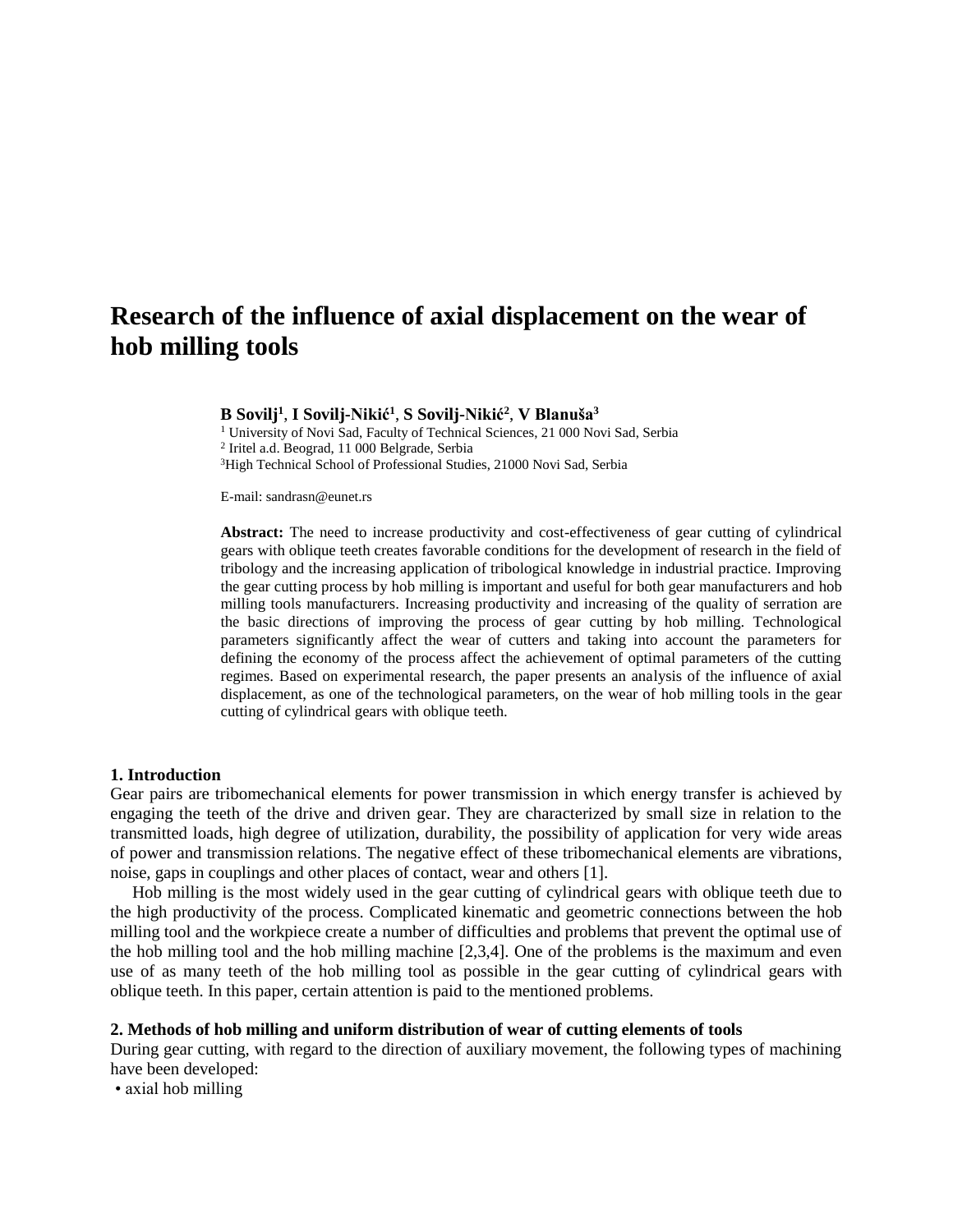- without additional movement of the hob milling tool in the direction of its own axial axis

- with additional movement of the hob milling tool in the direction of its own axial axis

- diagonal hob milling
- radial hob milling
- tangential milling
- radial-axial diagonal hob milling.

Figure 1[2] shows four possible variants of gear cutting of cylindrical gears with oblique teeth by hob milling.



Axial hob milling without moving the hob milling tool along its own axial axis is historically the first developed method of hob milling of gear teeth. The hob milling tool is short and has no possibility of axial movement in the direction of its own axial axis. The length of the active part of the hob milling tool is identical to the width of the grip between the tool and the workpiece, and therefore each tooth of the hob milling tool plays a certain role in removing excess material from the gullet of a certain form and dimensions. This is also the biggest drawback because not all teeth are uniformly loaded and do not wear uniformly. For hob milling tools that work without axial movement along their axial axis, the wear of maximum loaded tooth of the tool is adopted as a wear criterion. Due to that, short hob milling tools were used are uneconomically. The manufacturers of hob milling tools have switched to the production of hob milling tools of larger lengths, thus enabling the hob milling tools to be moved by the appropriate size in the direction of own axial axis when gear cutting in order to economically use one of the most expensive tool for chipping removal. In that way, the maximum load is shifted to the next teeth that were less loaded and lie in the area of the zone that continues to the previous one. The size of the axial displacement of the hob milling tool determines which tooth will be maximally loaded. Figure 2 [3] shows the theoretical distribution of wear on the teeth of the hob milling tool when gear cutting with a certain axial displacement of the tool along the own axial axis.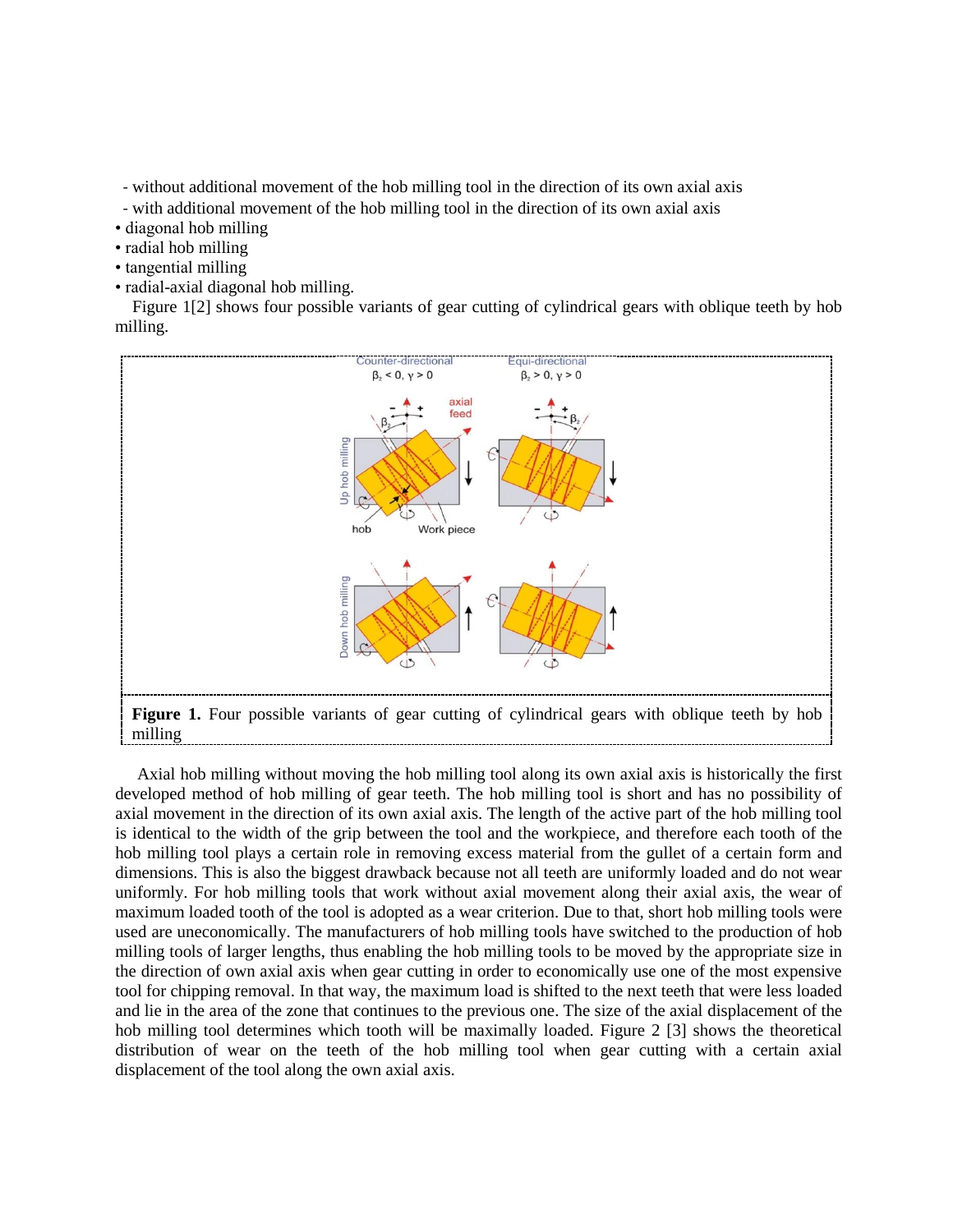

It is known that modern hob milling machines have the possibility of axial displacement both manually and automatically, but there are still two issues of significant impact on the optimal use of the hob milling tool remain unresolved. The first question is after which amount of chip i.e. the width of the machined serration, the axial displacement of the hob milling tool should be done. Another question is how much that axial displacement amount should be. Figure 3[5] shows the basic forms of flank wear zone of the tooth of the hob milling tool.



Based on numerous experimental researches, it has been determined that the parameter *VB<sup>o</sup>* can be adopted with certainty as a criterion for assessing the wear of the teeth of hob milling tool [4]. The wear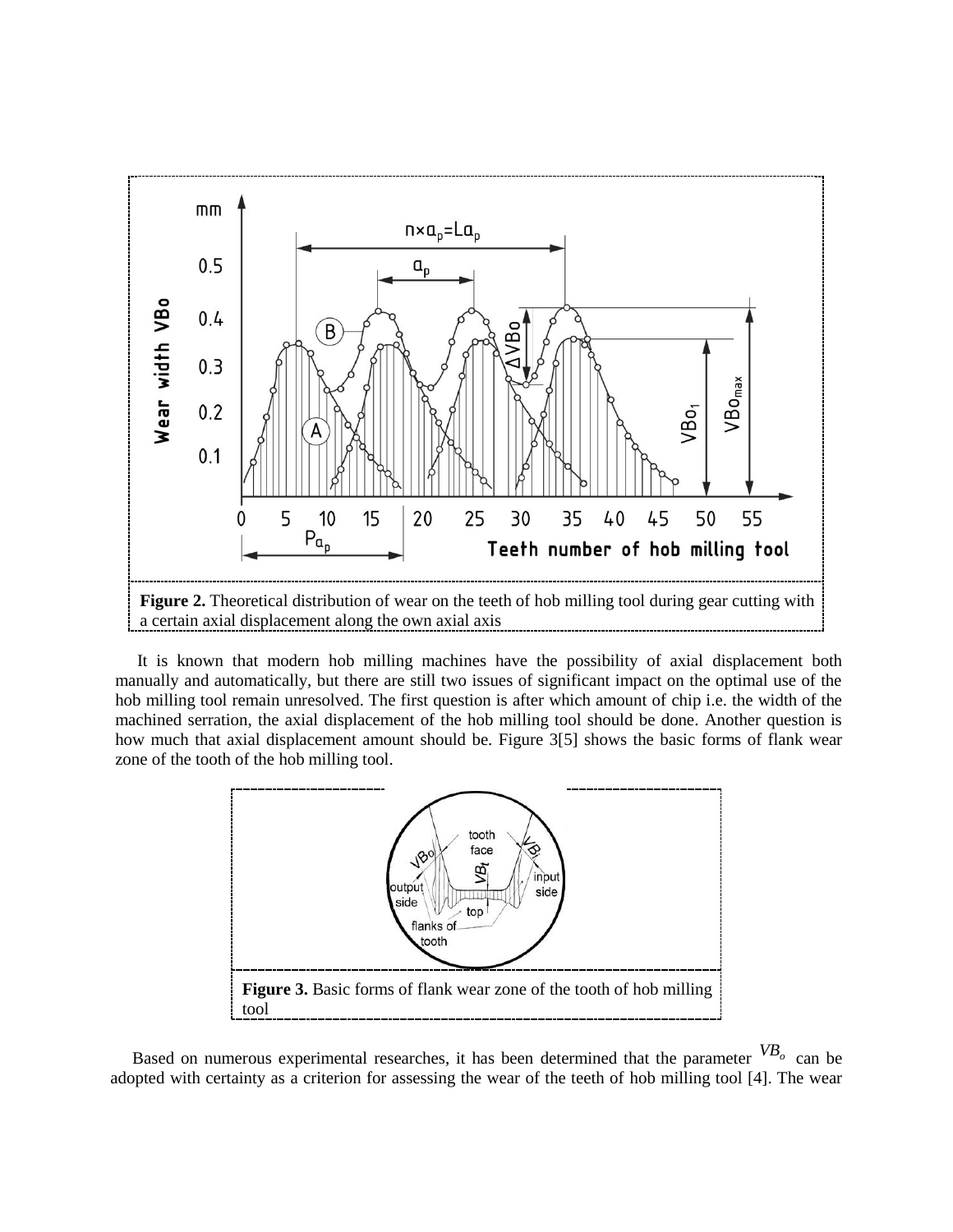curve denoted by A in figure 2[3] refers to the width of the wear zone  $^{VB}$  on the individual teeth of the hob milling tool when gear cutting without axial displacement of the hob milling tool. After the first axial displacement for length  $a_p$ , new wear of the new working area is expected according to the same laws as before the movement. Due to the fact that there is a partial overlap of the working area in the zone marked with  $P_{ap}$ , there is a slightly larger width of the wear zone in the area  $P_{ap}$  on the individual teeth of the hob milling tool. After n the same axial displacements of the hob milling tool  $\binom{a_p}{a}$ , a greater width of the wear zone occurs, which is shown in figure 2 by curve B. Based on this figure, it can be concluded that by choosing a certain width of the wear zone  $VB_{o_1}$  before the first movement and a certain size of axial displacement  $a_p$  more uniform wear of all cutting teeth in the area  $L_{a_p} = n \cdot a_p$  can be reached. Figure 4 shows the basic values necessary to define the degree of uniformity of the wear distribution of the tooth of the hob milling tool.



Basic values in figure 4 are:

n - tangent line to the maximum width of the wear zone *VB<sup>o</sup>*

k - tangent line to the minimum width of wear zone *VB<sup>o</sup>*

m - midline, parallel to the lines n and k, is the arithmetic mean value of width of the wear zone *VB<sup>o</sup>* at the length  $L_{a_p}$ 

 $\Delta V B_{o_m}$  – mean dispersion of the width of the wear zone  $V B_o$  measured from line n to line m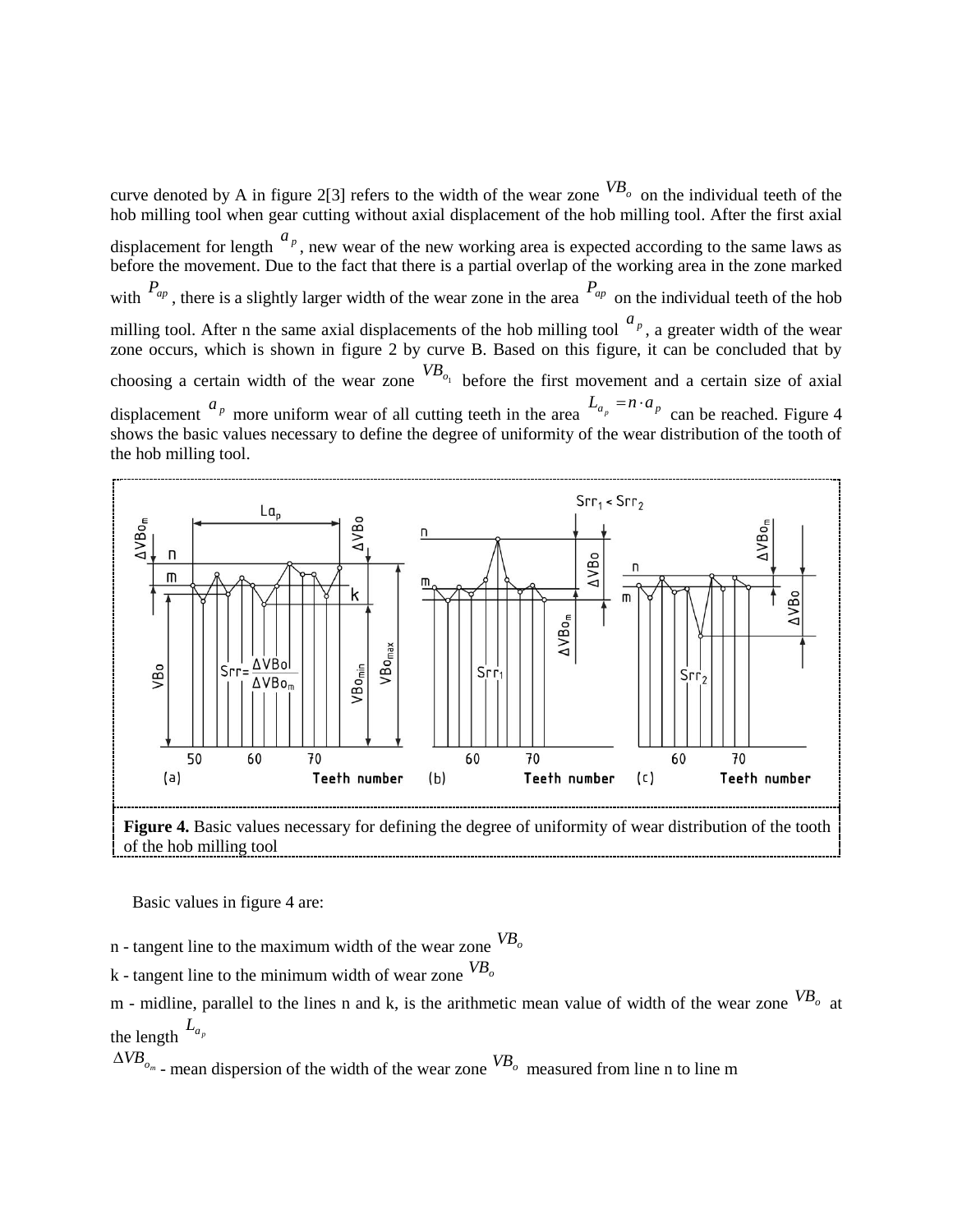Based on these values, an expression for the degree of uniformity of the teeth wear distribution of the hob milling tool can be written as:

$$
S_{rr} = \frac{\Delta V B_o}{\Delta V B_{o_m}}
$$
 (1)

Axial displacement of the hob milling tool along its own axis can be performed in two ways:

- displacement by a certain length after machining one or more serrations

- continuous movement of the hob milling tool, i.e. automatically for a certain length during gear cutting using diagonal hob milling

The principle of axial displacement of the hob milling tool is shown in figure 5 [6].



One of the basic problems in the application of axial displacement of hob milling tools in the gear cutting is the determination of the optimal size of axial displacement  $\frac{a_p}{a_p}$ , which depends on a large number of parameters. The influence of the module on the size of the axial displacement can be represented by the expression:

$$
a_{\text{p} \text{ opt}} = (0.25 \div 0.75) m \tag{2}
$$

where  $<sup>m</sup>$  is the module. Based on the above expression, a diagram is shown in figure 6 [3].</sup>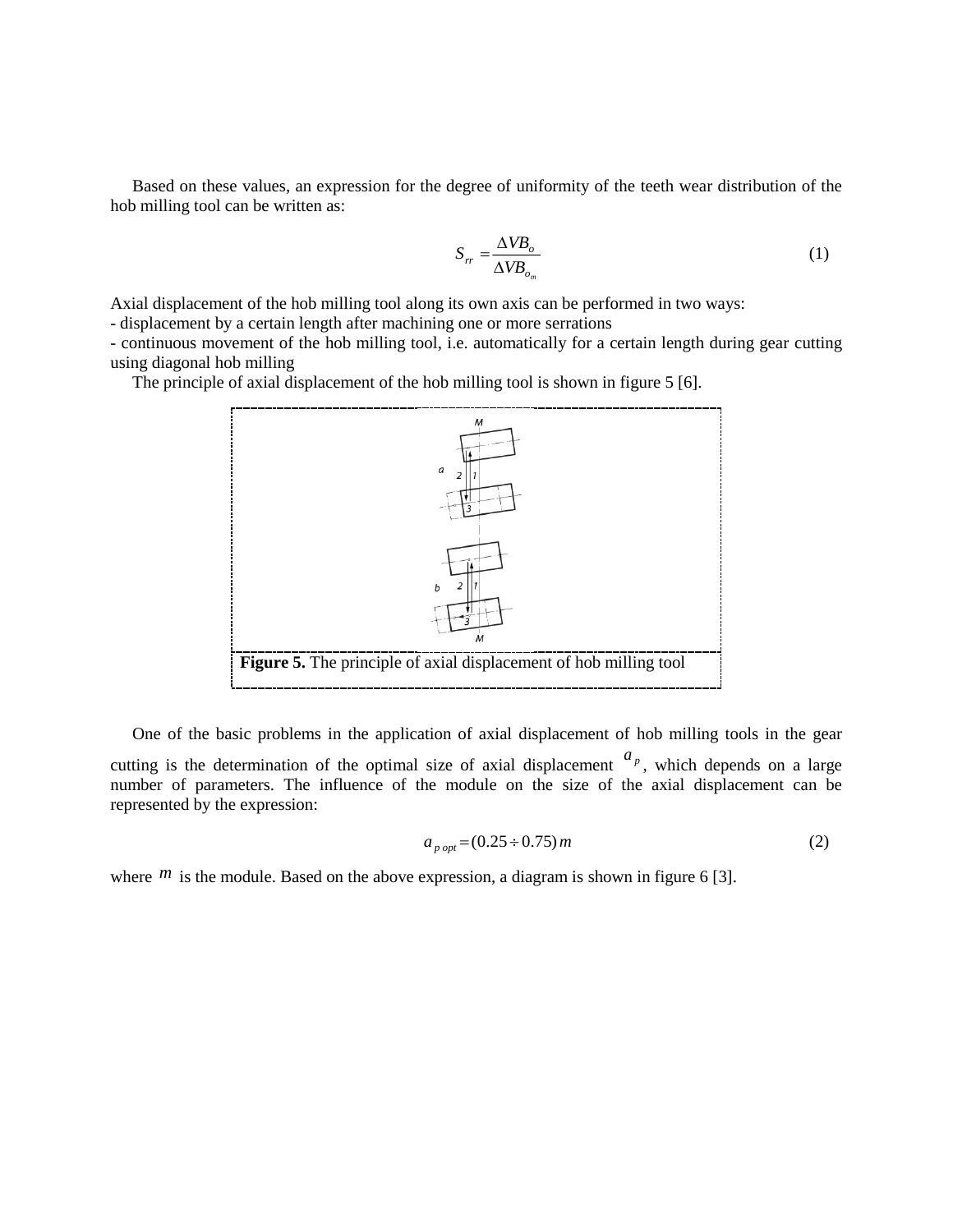

It can be noticed in the figure that the area of optimal axial displacements also increases with the increase of the modulus. In figure 6, 1 indicates the area of optimal axial displacements, and 2 indicates the area of insufficient utilization of the hob milling tool, and 3 indicates the area of deterioration of the hob milling tools.

The number of axial displacements can be calculated based on the following expression:

$$
n_{a_p} = \frac{L_1 - (l_{no} + l_s)}{a_p} = \frac{L_{a_p}}{a_p} \tag{3}
$$

 $\int_{0}^{n_a}$  number of axial displacements

- *L*1 length of the working part of the hob milling tool

-  $l_{no}$  required length for gear cutting of one serration

 $l_s = 0.4 \cdot t_n$  safety length of the hob milling tool

 $L_{a_p}$  length of the hob milling tool for axial displacement

-  $a_p$  axial displacement

-  $t_n$  normal pitch

Based on the above, it is possible to define the basic rules regarding the application of axial displacement of hob milling tools in the gear cutting of cylindrical gears with straight and oblique teeth: - large length of axial displacement will give an ununiform distribution of wear of the tooth of the hob

milling tool

- the small length of the axial displacement will result in a large wear of the teeth of the hob milling tools

- when the gears have small serration widths, a small number of teeth and a small module, it is necessary to machine more serrations between two axial displacements

- when the gears are of greater width, a larger number of teeth and a larger module, it is usually done with one workpiece, i.e. one serration between two axial displacements is machined. In extremcases, diagonal hob milling must be applied.

Gear cutting of cylindrical gears with straight and oblique teeth can be performed by the down hob milling and up hob milling.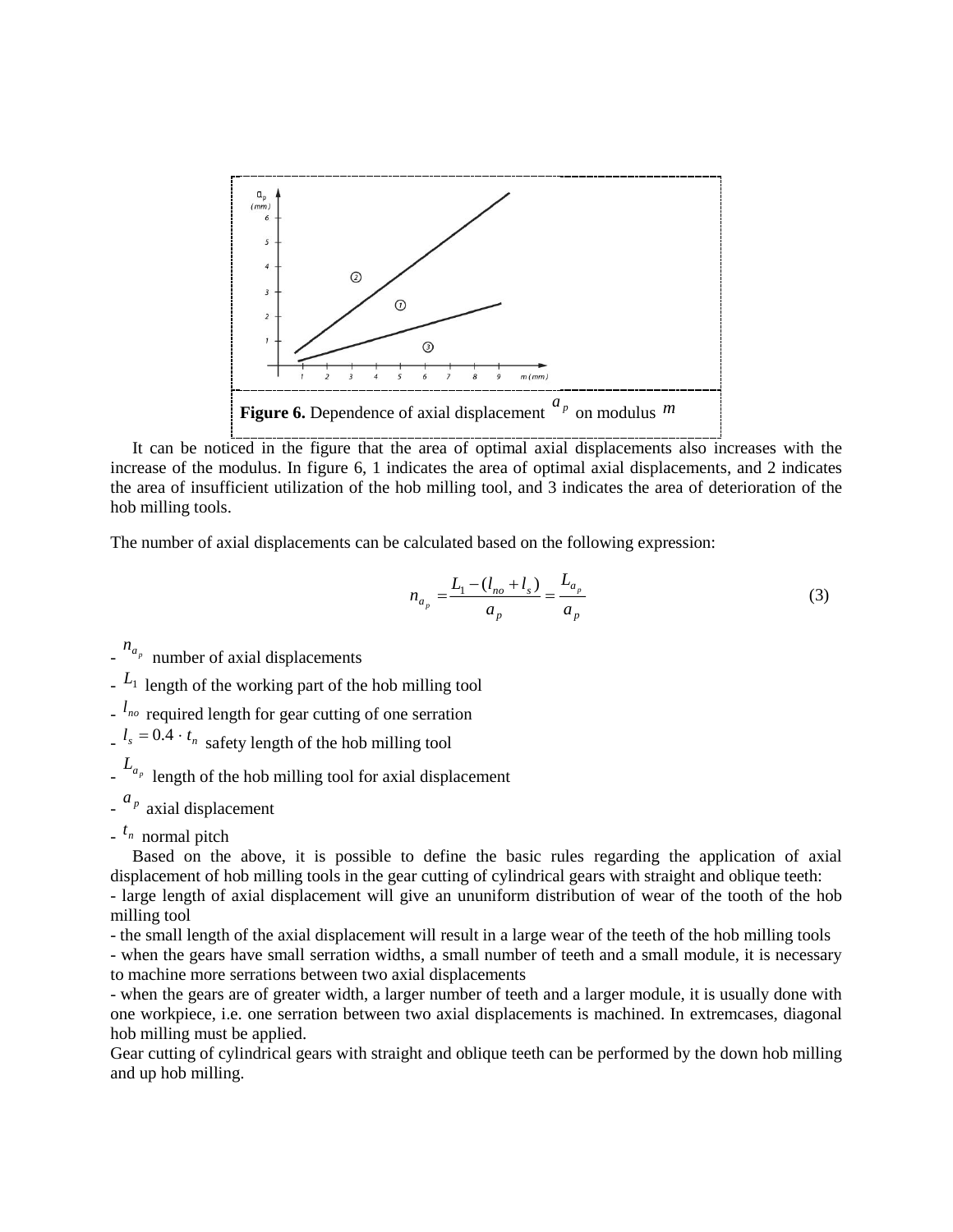#### **3. Experimental research and results analysis**

Experimental investigations of the influence of axial displacement on the wear of hob milling tools during gear cutting of cylindrical gears with oblique teeth were performed in production conditions. On the original form for monitoring the distribution of wear of the teeth of hob milling tools and the development of tribological processes, data on the workpiece, data on the hob milling tool, data on the hob milling machine, process data, workpiece sketch, sketch of wear of the hob milling tool teeth, data on axial displacement of the hob milling tool, etc. are entered.

Workpiece data are: workpiece outside diameter  $d_k = 125.5$  *mm*, number of gear teeth  $z_2 = 40$ , standard module  $m_n = 2.75$ , contact angle  $\alpha = 20^\circ$ , angle of inclination  $\beta = 23.33^\circ$ , right direction R, gear width  $b_2 = 18$ *mm*, serration width  $b = 36$ *mm*, material HS-6-5-2-5, coolant REZANOL HP40, hob milling machine MODULE 5WZ-250x5A.

Data on the hob milling tool: integral uncoated hob milling tool number 58, diameter of the hob milling tool  $d_y = 110$ *mm*, length of the hob milling tool  $L_y = 150$ *mm*, module  $m = 2,75$ *mm*, basic profile II, normal pitch  $t_n = 8.639 \text{ mm}$ , direction of thread right R, number of treads  $t_1 = 1$ , number of grooves  $i = 14$ , material of the hob milling tool HS-6-5-2-5, hardness  $HRC = 65$ , accuracy class A, hole diameter  $d = 40$ *mm*.

Process data: equi-directional milling,  $n = 180 \frac{r}{\text{min}}$ ,  $v = 64 \frac{m}{\text{min}}$ , axial feed  $s_a = 3 \frac{mm}{\text{max}}$ , axial displacements  $a_{p_1} = 1.1$  *mm*  $a_{p_2} = 4.8$  *mm*  $a_{p_3} = 9.6$  *mm*, displacement after machining of two teeth in a package, etc. Wear criterion:  $VB_0 = 0.35$  mm.

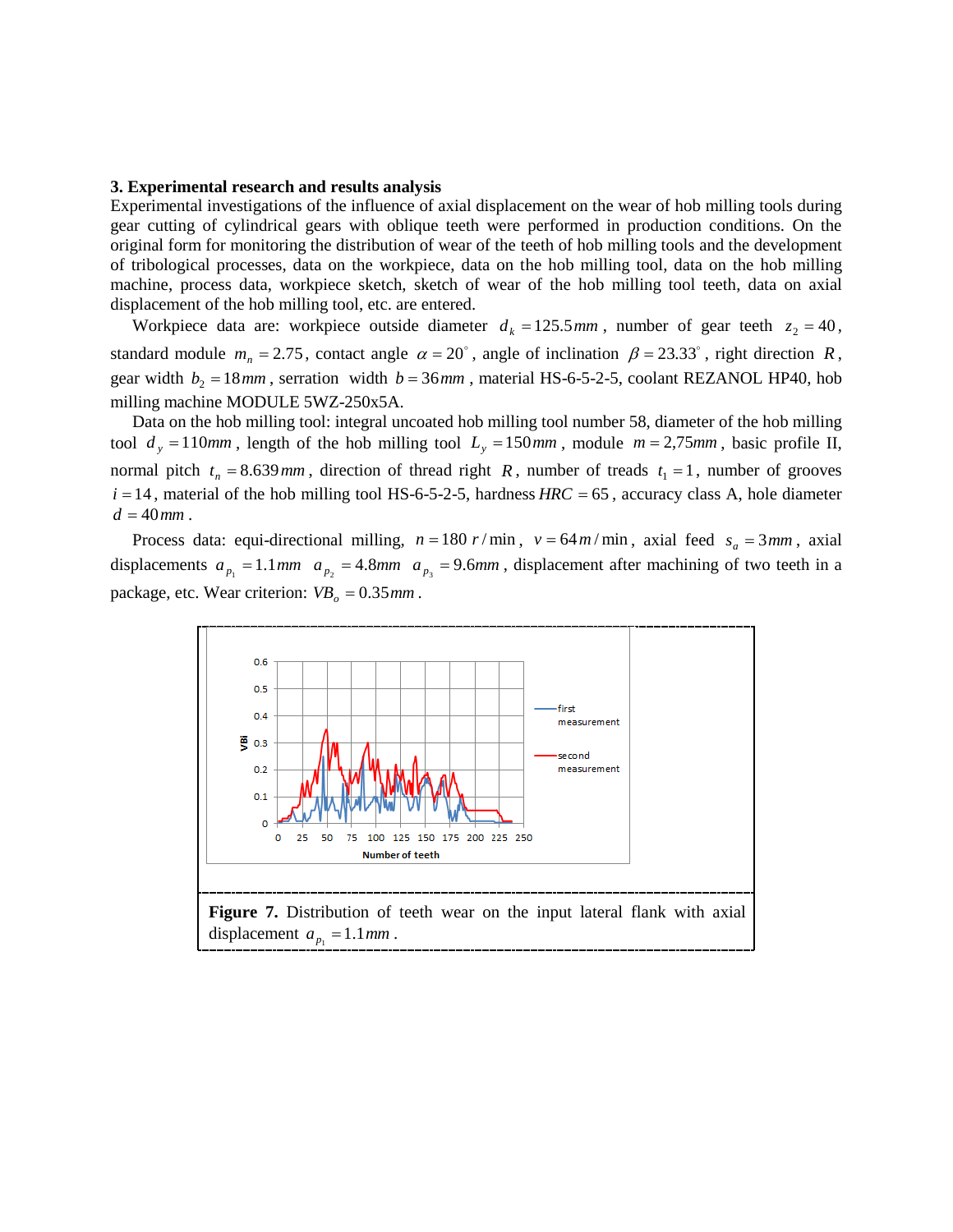





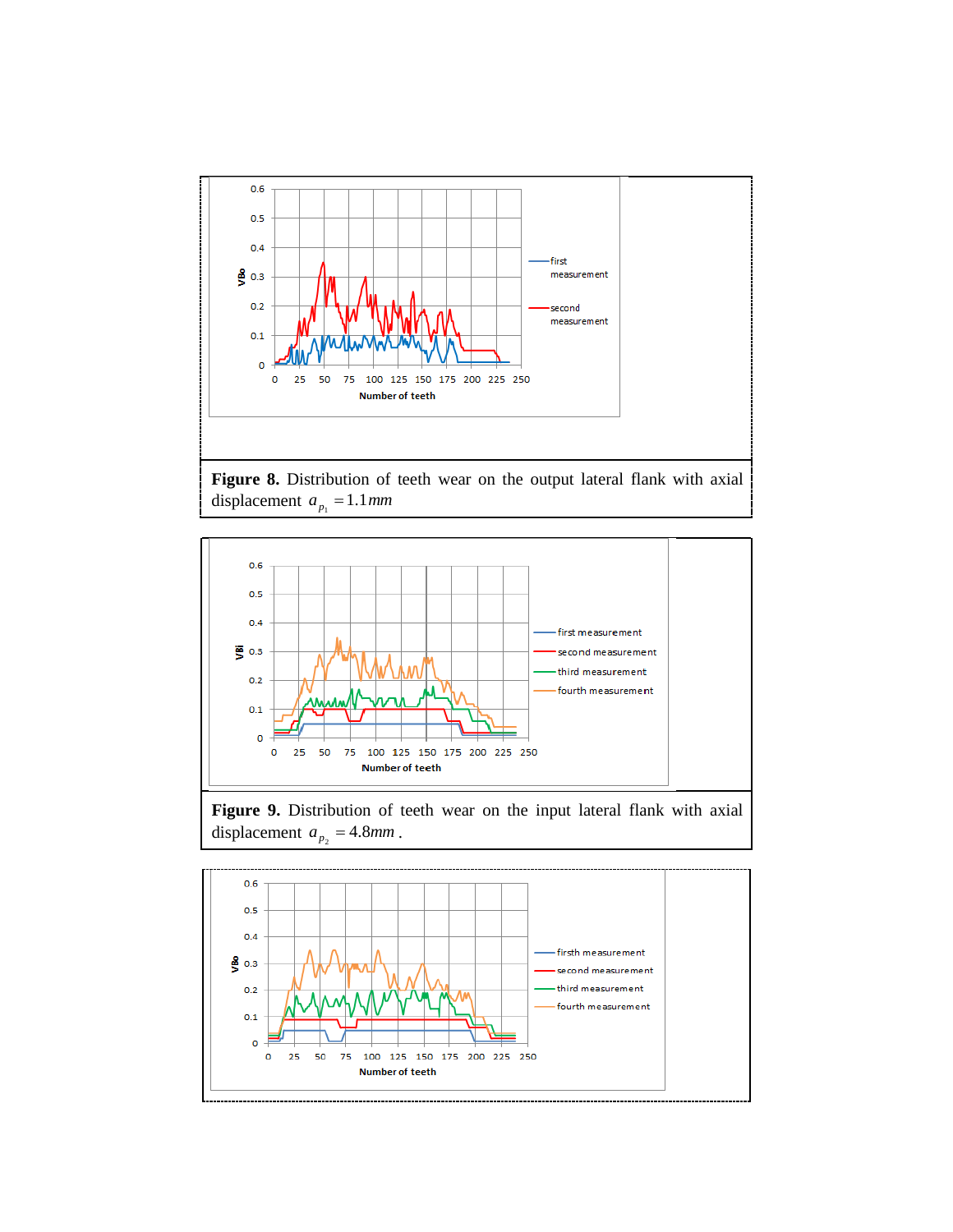**Figure 10.** Distribution of teeth wear on the output lateral flank with axial displacement  $a_{p_2} = 4.8$ *mm*.



Figure 7 and figure 8 show the distribution of teeth wear of uncoated hob milling tool number 58 made of HS 6-5-2-5 material when gear cutting the teeth of a cylindrical gear with oblique teeth on the input and output lateral flank with axial displacement  $a_{p_1} = 1.1$  *mm*. Figure 9 and figure 10 show the distribution of wear on the flanks of the same tool but now sharpened for the first time when working with axial displacement  $a_{p_2} = 4.8$ *mm*. Figure 11 and figure 12 show wear distribution of the input lateral flank  $VB_0$ and the output lateral flank  $VB_i$  when applying axial displacement  $a_{p_3} = 9.6$ *mm* in the process of gear cutting of cylindrical gears with oblique teeth with uncoated cutter number 58 made of material HS-6-5-2- 5 which was sharpened for the second time.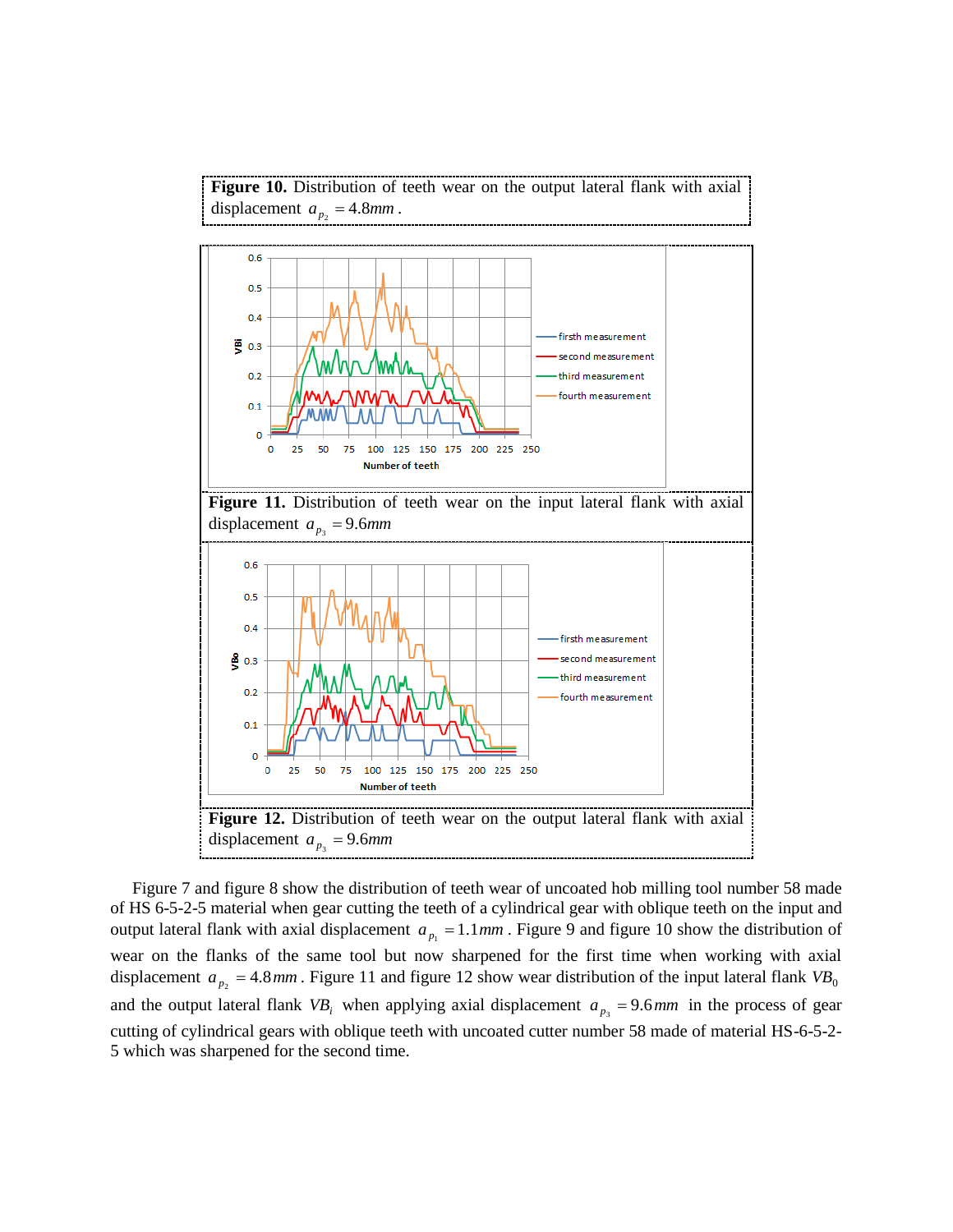When gear cutting of cylindrical gears with oblique teeth with axial displacement  $a_{p_1} = 1.1$ *mm* by hob milling tool there are 140 gear teeth and it was worn-out  $VB_0 = 0.3 \, \text{mm}$ . Applying axial displacement  $a_{p_2} = 4.8$ *mm*, the hob milling tool machined 112 gear teeth, and it was worn-out  $VB_0 = 0.35$ *mm*. Using the third axial displacement  $a_{p_3} = 9.6$ *mm* the hob milling tool machined 80 gear teeth and was worn-out  $VB_0 = 0.5$ *mm*. Based on the above, it can be concluded that better results were achieved with a smaller axial displacement  $a_{p_1} = 1.1$ *mm* compared to larger axial displacements  $a_{p_2} = 4.8$ *mm* and  $a_{p_3} = 9.6$ *mm*. The experiment was performed with the same tool, i.e. uncoated hob milling tool made of material HS-6- 5-2-5. All technological parameters were constant except of different axial displacement. The hob milling tool number 58 was new when working with  $a_{p_1} = 1.1$  *mm*, and it was sharpened for the other two experiments. The axial displacement of the hob milling tool  $a_{p_1} = 1.1$ *mm* depending on the axial division  $\epsilon$  is  $a_{p_1} = 1.78 \epsilon$ , and depending on the module m is  $a_{p_1} = 0.44 \cdot m$  The axial displacement of the hob milling tool  $a_{p_2} = 4.8$ *mm* depending on the axial division  $\varepsilon$  is  $a_{p_2} = 7.79 \cdot \varepsilon$ , and depending on the module m is  $a_{p_2} = 1.42 \cdot \text{mm}$ . The axial displacement of the hob milling tool when gear cutting of cylindrical gear with oblique teeth  $a_{p_3} = 9.6$ *mm* depending on the axial division  $\varepsilon$  is  $a_{p_3} = 15.58 \cdot \varepsilon$ , and depending on the module is  $a_{p_3} = 3.49 \cdot m$ .

Considering what is stated in the theoretical part that refers to the magnitude of the axial displacement, it can be concluded that the first axial displacement  $a_{p_1} = 1.1$ *mm* is in the range of optimal magnitudes of axial displacements depending on the module m. The axial displacements  $a_{p_2} = 4.8$ *mm* and  $a_{p_3} = 9.6$  *mm* are in the area of insufficient utilization of the hob milling tool when gear cutting of cylindrical gears with oblique teeth.

### **4. Conclusion**

The process of gear cutting of cylindrical gears with oblique teeth is influenced by a very large number of controlled and uncontrolled factors that make this type of machining extremely complex. This paper presents a part of the research of an interesting area of gear cutting of cylindrical gears with oblique teeth by relative rolling, which refers to the analysis of the influence of axial displacement of hob milling tool along its own axial axis after machining a certain number of serration of cylindrical gear with oblique teeth.

The analysis of the obtained research results showed that in this particular case, less axial displacement  $a_{p_1} = 1.1$ *mm* provides less wear and more uniform distribution of wear on all teeth of the hob milling tool when gear cutting of cylindrical gears with oblique teeth.

#### **5. References**

- [1] Tanasijević S 1989 *The basis of tribology of machine elements (Osnovi tribologije mašinskih elemenata)*, Naučna knjiga, Beograd, Serbia
- [2] Bouzakis K-D, Friderikos O and Tsiafis I 2008 FEM-supported simulation of chip formation and flow in gear hobbing of spur and helical gears, *CIRP J. of Manuf. Sci. and Tech.* 1, 18-26
- [3] Sovilj B 1988 *Identification of tribological processes during hob milling (Identifikacija triboloških procesa pri odvalnom glodanju)*, Fakultet tehničkih nauka, Novi Sad, Serbia
- [4] Sovilj-Nikić I *Modeling and optimization of hob milling process (Modelovanje i optimizacija procesa odvalnog glodanja)*, Fakultet tehničkih nauka, Novi Sad, Serbia, Doctoral Thesis